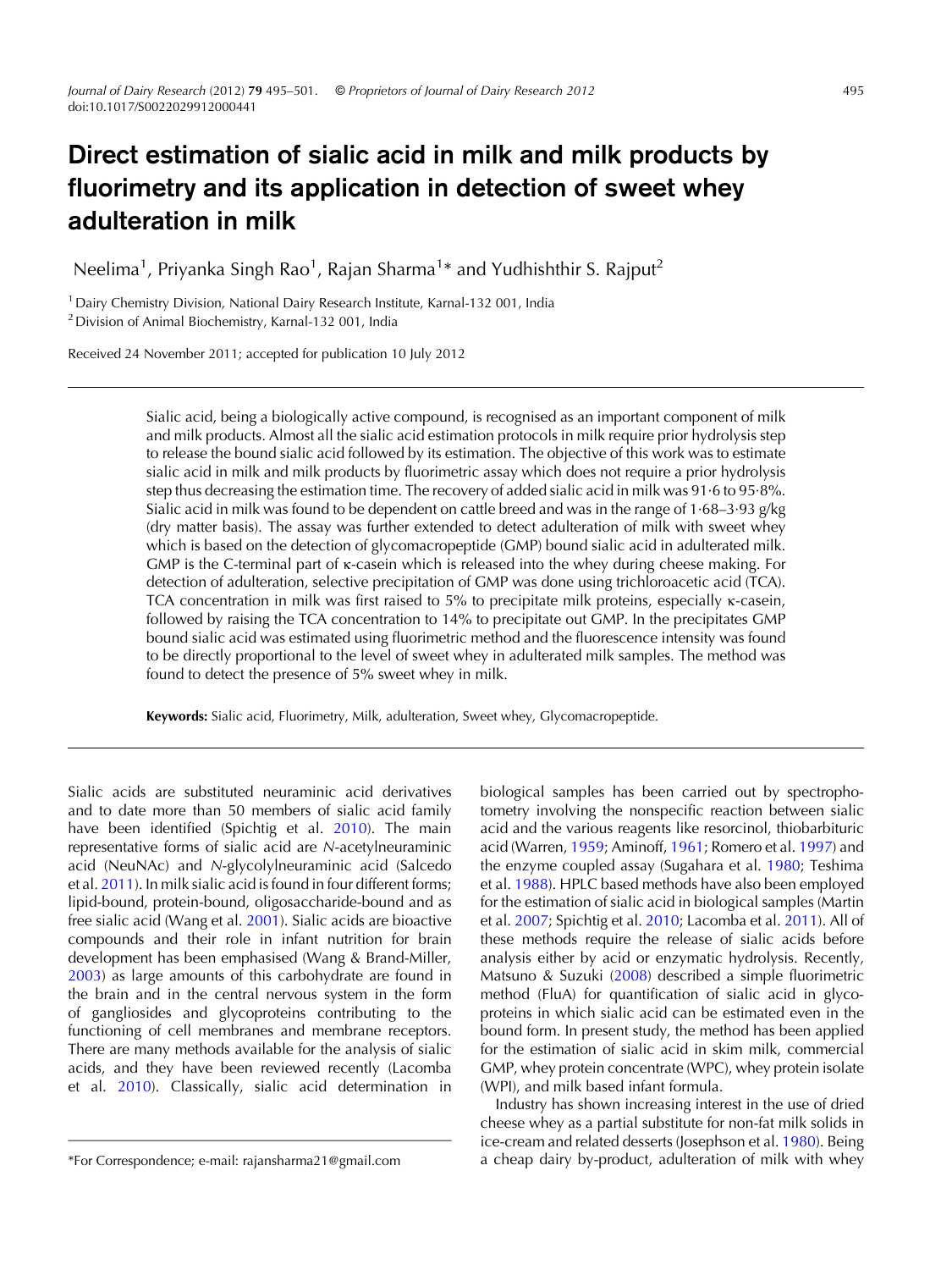becomes economically attractive. Such practice makes market competition unfair and defrauds the consumer (de Carvalho et al. [2007](#page-5-0)). The most frequently used method to detect cheese whey adulteration is the identification of GMP which is present in the cheese whey but not in milk (Chavez et al. [2008](#page-5-0)). Various techniques used for the detection of GMP are colorimetric (Koning et al. [1966](#page-5-0); Josephson et al. [1980\)](#page-5-0), chromatographic (Saito et al. [1991](#page-5-0); Thoma et al. [2006](#page-6-0); Fernandez et al. [2011](#page-5-0)), immunological (Bremer et al. [2008;](#page-5-0) Chavez et al. [2008;](#page-5-0) Martin-Hernandez et al. [2009](#page-5-0)), electrophoretic (Cherkaoui et al. [1997;](#page-5-0) Nakano et al. [2007](#page-5-0)) and by use of biosensors (Spreeta, Taxas Instruments, Attleboro, MA). As GMP contains bound sialic acid in its structure, the fluorescence based sialic acid estimation method was further applied for the detection of GMP in milk with a view to detect adulteration of milk with sweet whey.

### Materials and Methods

Unless otherwise specified cow milk samples were used. Pooled raw cow and buffalo milk samples were collected from Institute's cattle yard in pre-cleaned glass bottles. Rennet (meito rennet-Mucor meihei, type II) and NeuNAc were purchased from Sigma Aldrich Inc. St. Louis, USA. Other chemicals were of analytical grade and were purchased from Merck Specialties Pvt. Ltd, Mumbai, India. A sample of milk-based infant formula was obtained from the local market. The WPC and WPI were obtained as gift from Modern Dairies, Karnal. Two commercial GMP samples (designated as GMP I and GMP II) were obtained as gift from Davisco Food International, USA and Arla Foods, Denmark.

# Fluorimetric method of sialic acid in milk and milk products

The FluA method described by Matsuno & Suzuki [\(2008](#page-5-0)) for the estimation of sialic acid in glycoprotein was adapted for milk with slight modifications. Milk samples were skimmed (4000  $g$ , 10 min, 4 °C) and then diluted 8 times with distilled water and used directly for further analysis, while other milk products (commercial GMP preparations, WPC, WPI, and infant formula) were dissolved in distilled water to the final concentration of 200 μg/ml (w/v). All the reagent solutions were precooled in an ice bath before use. Sixty microlitres of freshly prepared sodium periodate (10 mm) was added to 600 μl of prepared sample taken in a 10 ml polypropylene test tube. The tube was placed in ice-bath for 45 min and then  $300 \mu$  sodium thiosulphate (50 mm) was added to terminate the reaction. Then, 1·5 ml ammonium acetate  $(4.0 \text{ M}, \text{pH}$  7.5) and 1.2 ml 50% ethanolic solution of acetoacetanilide (100 m<sub>M</sub>) were added and the tubes were incubated at 25 °C for 10 min. The fluorescence intensities of the content were measured in fluorimeter (Cary Eclipse, Varian) using excitation and emission wavelength at 372 and 471 nm, respectively. The above mentioned protocol was followed for the estimation of total sialic acid in skim milk samples. For the estimation of protein bound sialic acid,

the milk samples were dialysed with 3500 Da cut off cellulose dialysis membrane (Fisherbrand) using Milli Q water at 4 °C for 24 h with frequent changes of water. Protein bound sialic acid in milk sample was estimated by measuring sialic acid in the retentate. The other forms of sialic acid i.e. free and oligosaccharide bound sialic acid  $(F + O)$  were estimated together by difference.

# Standard curve for sialic acid

Appropriate volumes of aqueous stock solution  $(0.16 \text{ mm})$  of NeuNAc were diluted with distilled water to obtain a series of standard solutions of sialic acid (8·3 to 66·6 nmol) in 600 μl. These standard solutions were treated as described above. The fluorescence intensity obtained was plotted against concentration of NeuNAc expressed as sialic acid.

# Recovery experiment

NeuNAc levels in milk were raised by 8·3, 16·6 and 24·9 nmol by addition of calculated amounts of sialic acid. Sialic acid levels were then measured as explained above  $(n= 5)$  using the regression equation obtained from the standard curve and then recovery was calculated.

# NeuNAc determination by thiobarbituric acid (TBA) method

NeuNAc content of two commercial GMP samples was also estimated by TBA assay (Matsuno & Suzuki, [2008](#page-5-0)). Briefly, GMP was dissolved in water up to 1 mg/ml. 200 μl of this solution was mixed with 250 μl 90 mm  $H_2SO_4$  in a test tube. The test tube was kept at  $80^{\circ}$ C/1 h in a water bath. The contents of the tubes were neutralised by adding  $45 \mu$ l 1 M NaOH followed by addition of 250 μl periodic acid (25 mm in 62.5 mm H<sub>2</sub>SO<sub>4</sub>). The contents were incubated at 37 °C/ 30 min followed by termination of reaction by addition of 200 μl sodium arsenite (2% in 0·5 <sup>M</sup> HCl). The contents were allowed to stand at room temperature for 3 min and subsequently 2 ml TBA solution (0.1 m, aqueous) was added. The test tube was heated in boiling water bath for 7·5 min and subsequently cooled in ice water bath. Then, 5 ml n-butanol/HCl solution (95:5, v/v) was added and content was shaken vigorously. Absorbance of butanol layer (upper layer) was measured at 550 nm in a UV-Visible spectrophotometer (Shimadzu UV 2550). For standard preparation, 194 μl 0·16 mm stock NeuNAc solution was mixed with 259 μl 88 mm  $H_2SO_4$ . The mixture was hydrolysed and treated as mentioned above and used as reference for sialic acid estimation.

The estimated sialic acid content in commercial GMP samples obtained by both the methods (FluA and TBA) was compared using paired t-test (Medndham et al. [2000](#page-5-0)).

# Preparation of sweet whey

Milk samples were skimmed  $(4000 g, 10 min, 4°C)$ and then brought to 32 °C. Rennet was added to final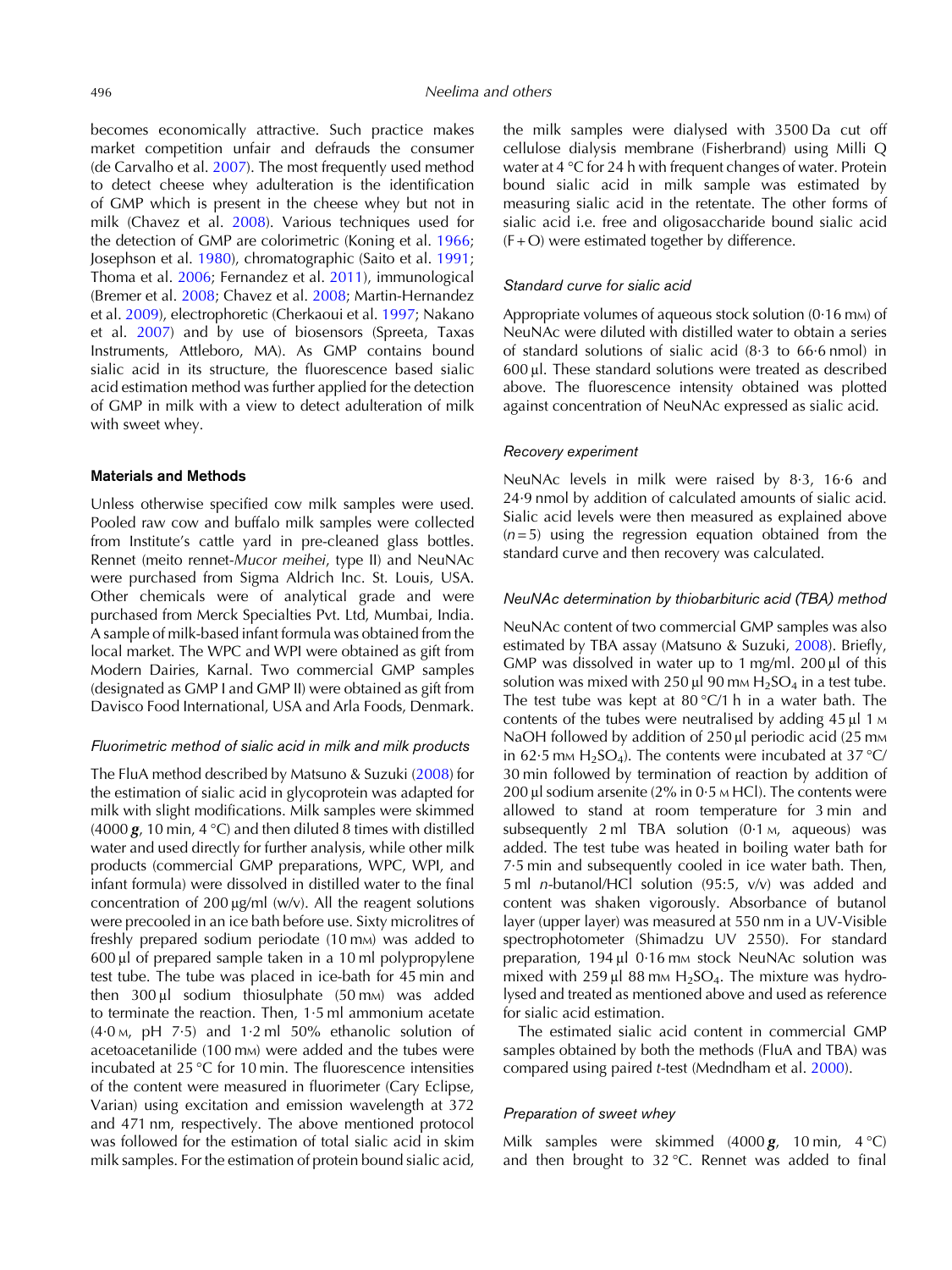<span id="page-2-0"></span>

Fig. 1. Isolation of GMP from adulterated milk samples for the detection of sweet whey in milk

concentration of 0·02% (w/v) and stirred for 1 min over a magnetic stirrer and then incubated for 45 min at 32 °C. Set curd was cut and centrifuged (6000  $g$ , 10 min, 4 °C) to get clear whey. Whey was heated at 80 °C/5 min in the water bath, quickly brought to room temperature and then stored at 4 °C. The sweet whey obtained was used on the same day.

# Preparation of adulterated milk

Adulterated milk samples were prepared by adding sweet whey to cow milk. For this, binary milk mixtures (v/v) of sweet whey in cow milk containing 5, 10, 20 and 50% sweet whey were prepared. The samples were stored at 4 °C and analysed within 24 h.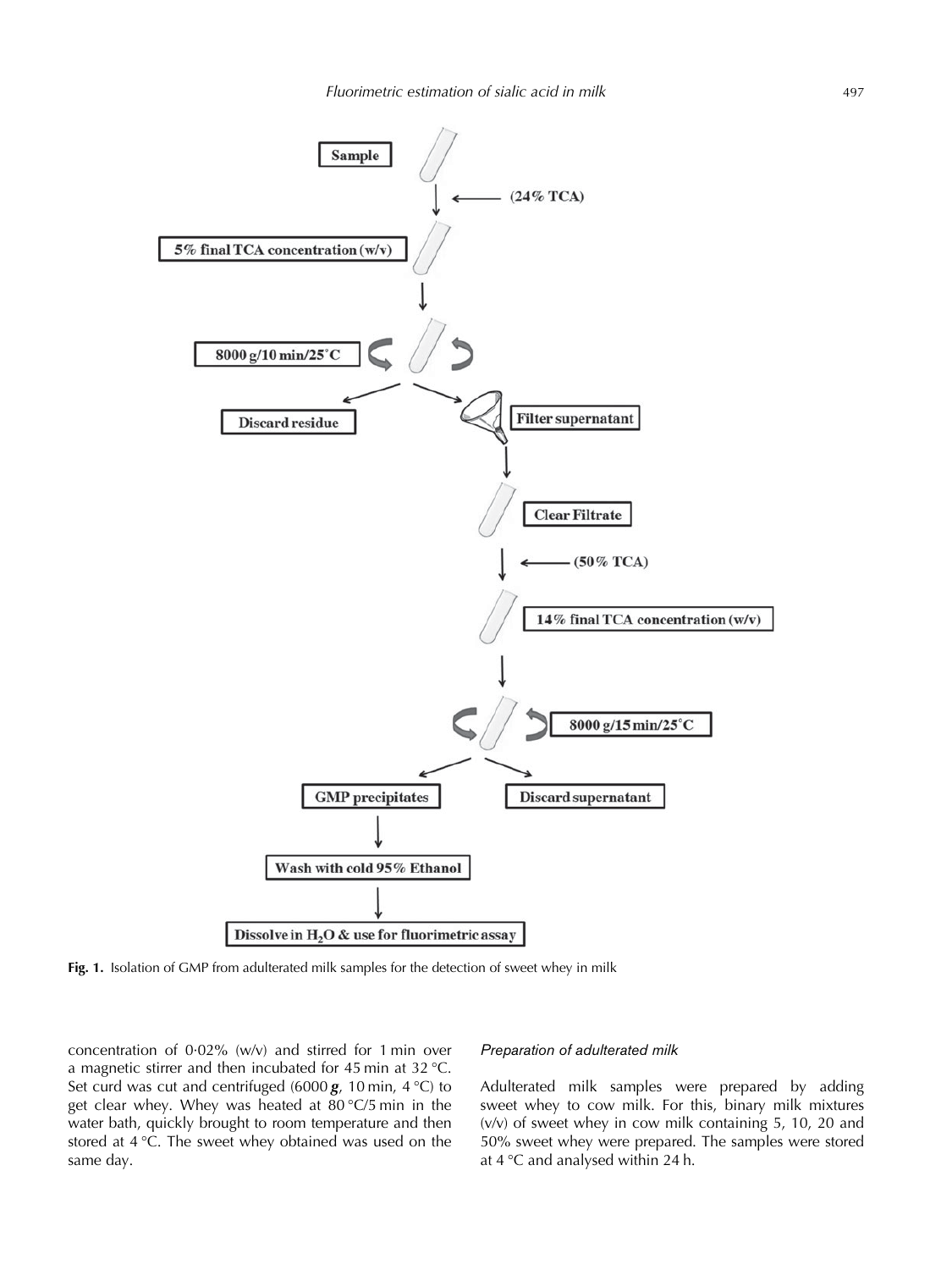Table 1. Estimated values of sialic acid (means ±sE) in skim milk spiked with different levels of sialic acid and recovery of added sialic acid  $(n= 5)$ 

| Added NeuNAc<br>$(nmol)$ $(A)$ | Estimated sialic acid (nmol) |                   | Recovery of spiked sialic acid |                                       |
|--------------------------------|------------------------------|-------------------|--------------------------------|---------------------------------------|
|                                | Unspiked sample $(B)$        | Spiked sample (C) | $nmol (C-B)$                   | In percent $\frac{C-B}{A} \times 100$ |
| 8.3                            | $31.80 \pm 0.56$             | $39.41 \pm 0.57$  | $7.56 \pm 0.17$                | 91.6                                  |
| 16.6                           | $31.80 \pm 0.56$             | $47.36 \pm 0.58$  | $15.51 \pm 0.66$               | 93.7                                  |
| 24.9                           | $31.80 \pm 0.56$             | $55.66 \pm 0.64$  | $23.81 \pm 0.72$               | 95.8                                  |

#### Detection of sweet whey in milk using FluA method

The procedure followed to isolate GMP from adulterated milk samples for the detection of sweet whey in milk is outlined in [Fig. 1](#page-2-0). Three millilitres of authentic milk sample, adulterated milk sample and sweet whey were mixed with 24% (w/v) trichloroacetic acid (TCA) solution to get a final TCA concentration of 5% (w/v) in a 15 ml polypropylene conical centrifuge tube. After incubating the mixture for 30 min at  $35 \pm 2$  °C, the contents were centrifuged (8000 $g$ , 10 min, 25 °C) and supernatant was filtered through Sartorius 292 filter paper. The clear filtrate obtained was again mixed with 50% TCA (w/v) to a final concentration of 14% (w/v) followed by centrifugation (8000  $g$ , 15 min, 25 °C). The supernatant was discarded and precipitates obtained were washed with cold (10–15 °C) 95% ethanol. The precipitates were then resuspended in 4 ml distilled water. 600 μl of this solution was used for the estimation of sialic acid by above mentioned FluA method.

# Results and Discussion

Sialic acid residues are often present at the terminal position of numerous carbohydrate chains of glycoconjugates (glycoproteins, glycolipids and lipopolysaccharides) (Lacomba et al. [2010](#page-5-0)). Typically, the analysis of sialic acids start with their release either by enzymatic or acid hydrolysis followed by determination by different analytical techniques. The FluA method for the sialic acid estimation is based on the periodate oxidation of sialic acid with the generation of formaldehyde which is then estimated by cyclisation reaction between acetoacetanilide and formaldehyde (Hantzsch reaction) in the presence of ammonia (Matsuno & Suzuki, [2008\)](#page-5-0). The resulting dihydropyridine derivative is fluorescent and its intensity depends on the initial amount of sialic acid in the reaction mixture. Since in the O-glycosylation binding of sialic acid, the C2 is involved (Thoma-Worringer et al. [2006](#page-6-0)), the C8 and C9 are free and available for oxidation by periodate, therefore, this method is also applicable to bound sialic acid. Almost all other widely used methods of sialic acid estimation require release of bound sialic acid either by acidic or enzymatic hydrolysis. Major milk carbohydrate i.e. lactose as observed did not show any fluorescence as it is oxidised more slowly by periodate at 0 °C, therefore the oxidation conducted at such a low temperature is highly specific to sialic acid in milk. For the estimation of sialic acid in milk and milk



Fig. 2. Sialic acid content in two commercial GMP preparations using fluorimetric method (FluA) and thiobarbituric acid (TBA assay). Error bars represent the standard error  $(n=5)$ .

products, a standard curve of NeuNAc in Milli Q water was prepared and the fluorescence responses were found to be linear between 8.3 and 66.6 nmol  $(r^2 = 0.999)$ .

# Recovery of sialic acid

The recovery was estimated by spiking milk samples with known concentrations of NeuNAc (8·3, 16·6 and 24·9 nmol). Estimated values of sialic acid in unspiked samples, spiked samples and recovery calculations are shown in Table 1. The recovery of added sialic acid in milk was in the range of 91·6–95·8%. These results confirm the applicability of the method to milk. Further, the specificity of the method was established by adding glucose (1 g/l) and lactose (30 g/l) to milk samples which did not change the fluorescence intensity of such samples.

# Analysis of NeuNAc in GMP by TBA and FluA method

FluA method was compared with TBA method. NeuNAc content was determined in two commercial GMP samples both by TBA and FluA. Content of NeuNAc was found to be lower in GMP I (FluA  $6.8\% \pm 0.1$ ; TBA  $8.35\% \pm 0.52$ ) than in GMP II (FluA  $8.6\% \pm 0.11$ ; TBA  $10.63\% \pm 0.97$ ) (Fig. 2). Using the t-test, the mean results from both the assays were not significantly different  $(P<0.05)$  from each other. According to manufacturer's specification, GMP I contains 7% and GMP II contains 9% sialic acid. The estimated TBA values were found to be higher than those obtained by FluA method. The higher estimated values of sialic acid obtained by TBA method vis-à-vis FluA method are perhaps due to the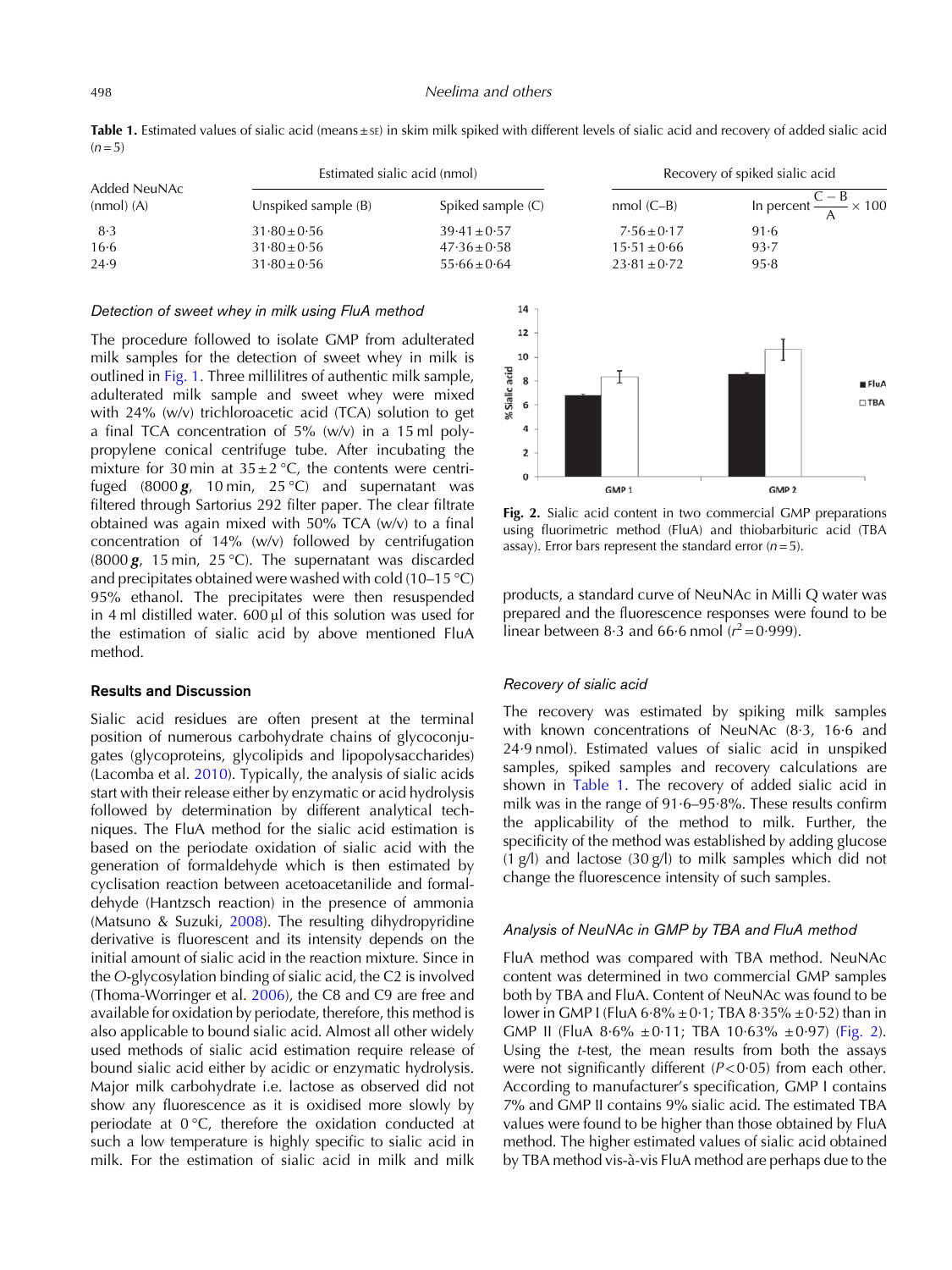<span id="page-4-0"></span>Table 2. Total sialic acid, protein bound and other forms of sialic acid  $(F + O)$  in skim milk samples (dry matter basis) of different cow and buffalo breeds  $(n=3)$  estimated by fluorimetric method  $(means ± sE).$ 

|                      | Sialic acid (g/kg) |                 |                 |  |
|----------------------|--------------------|-----------------|-----------------|--|
| Milk samplest        | Total              | Protein bound   | $(F + O)$ #     |  |
| Cow breeds           |                    |                 |                 |  |
| Sahiwal              | $1.68 \pm 0.06$    | $1.07 \pm 0.06$ | $0.61 \pm 0.06$ |  |
| Tharparkar           | $3.60 \pm 0.07$    | $1.99 \pm 0.08$ | $1.61 \pm 0.13$ |  |
| Karn Fries           | $3.60 \pm 0.09$    | $2.19 \pm 0.06$ | $1.42 \pm 0.15$ |  |
| Karn Swiss           | $3.93 \pm 0.07$    | $1.83 \pm 0.08$ | $2.09 \pm 0.15$ |  |
| <b>Buffalo breed</b> |                    |                 |                 |  |
| Murrah               | $3.14 \pm 0.05$    | $1.70 \pm 0.05$ | $1.44 \pm 0.01$ |  |
|                      |                    |                 |                 |  |

†Pooled milk samples collected on different days.

‡Other forms of sialic acid i.e. free and oligosaccharide bound (F +O) sialic acid were estimated by difference.

low specificity of TBA reagent (Lacomba et al. [2010](#page-5-0)). In a similar comparative study done by other workers (Fernando & Woonton, [2010\)](#page-5-0) for the estimation of NeuNAc in GMP, higher values were obtained using TBA assay compared with HPLC based method.

# Estimation of sialic acid in milk and milk products

The level and distribution of various forms of sialic acid in skim milk i.e. total sialic acid, protein bound sialic acid and other forms of sialic acid  $(F + O)$  in the milk of different Indian cow breeds and one buffalo breed estimated by FluA method is given in Table 2. The sialic acid content in milk on dry mass basis was dependent on breed and was in the range of 1·68–3·93 g/kg. Sialic acid in Sahiwal, an indigenous cattle breed, was less than 50% of that of Tharparkar, another indigenous cattle breed. Tharparkar and Karan Fries (crossbred Holstein Friesian and Tharparkar) have similar levels of sialic acid. The sialic acid content of Karan Swiss (crossbred Brown Swiss and Sahiwal) was found to be highest of all the breeds studied. Sialic acid in Tharparkar cattle and Murrah buffalo breeds are significantly higher than the reported value of 2·30 g/kg (Koliwer-Brandl et al. [2011\)](#page-5-0) and 0·19 g/kg (Spichtig et al. [2010](#page-5-0)) for bovine milk. These differences are possibly due to differences in breed, nutrition and climate. Dietary uptake of sialic acid has been correlated with the brain development. The dietary sources of sialic acid may play a role in determining the final concentration of sialic acid in brain and may possibly affect the learning ability of human infants (Wang et al. [2001\)](#page-6-0). As sialic acid is an attractive constituent, manufacturers may claim their milk products have higher sialic acid content as a market strategy. Therefore, to check such claims, the determination of sialic acid in commercial products, which declare the presence of sialic acid e.g. GMP powders, would be useful and this method can be easily used for this purpose. Table 3 represents the percentage of sialic acid in the commercial GMP samples as calculated by

**Table 3.** Sialic acid content (mean  $\pm$  sE) of different milk products as estimated by fluorimetric method.

| % Sialic acid   |                          |
|-----------------|--------------------------|
| Estimated       | As mentioned<br>on label |
| $6.8 \pm 0.10$  | 7·0                      |
| $8.6 \pm 0.11$  | 9.0                      |
| $0.97 \pm 0.06$ | $-+$                     |
| $0.94 \pm 0.04$ | $-+$                     |
| $1.2 \pm 0.06$  | $-+$                     |
|                 |                          |

† Same sample was analysed five times.

‡Not mentioned on the label.



Fig. 3. Relative fluorescence intensity of control (pure milk), milk samples adulterated with sweet whey (5, 10, 20 and 50%) and whey. Error bars represent standard error in estimation  $(n=6)$ .

this method compared with those mentioned on the labels. For comparison, the other products such as infant formula, WPC, WPI have also been included in the study. The estimated values by FluA method indicate that in commercial GMP samples, the values were in close agreement with those mentioned on the label. Thus, the FluA method can be used for ascertaining the quality of GMP with respect to its sialic acid content.

# Application of FluA method for detection of adulteration of milk with sweet whey

GMP is the major source of sialic acid in sweet whey (Nakano & Ozimek, [1999](#page-5-0)) and is also a marker peptide of sweet whey adulteration in milk. For the detection of adulteration of milk with sweet whey, GMP in adulterated milk sample was selectively precipitated using TCA. For this, TCA concentration in milk sample was first raised to 5% in order to precipitate caseins and whey proteins. In the supernatant thus obtained, TCA concentration was increased to 14% to precipitate GMP. Since GMP contains bound sialic acid, the precipitated GMP was subjected to fluorescence measurement. As the concentration of whey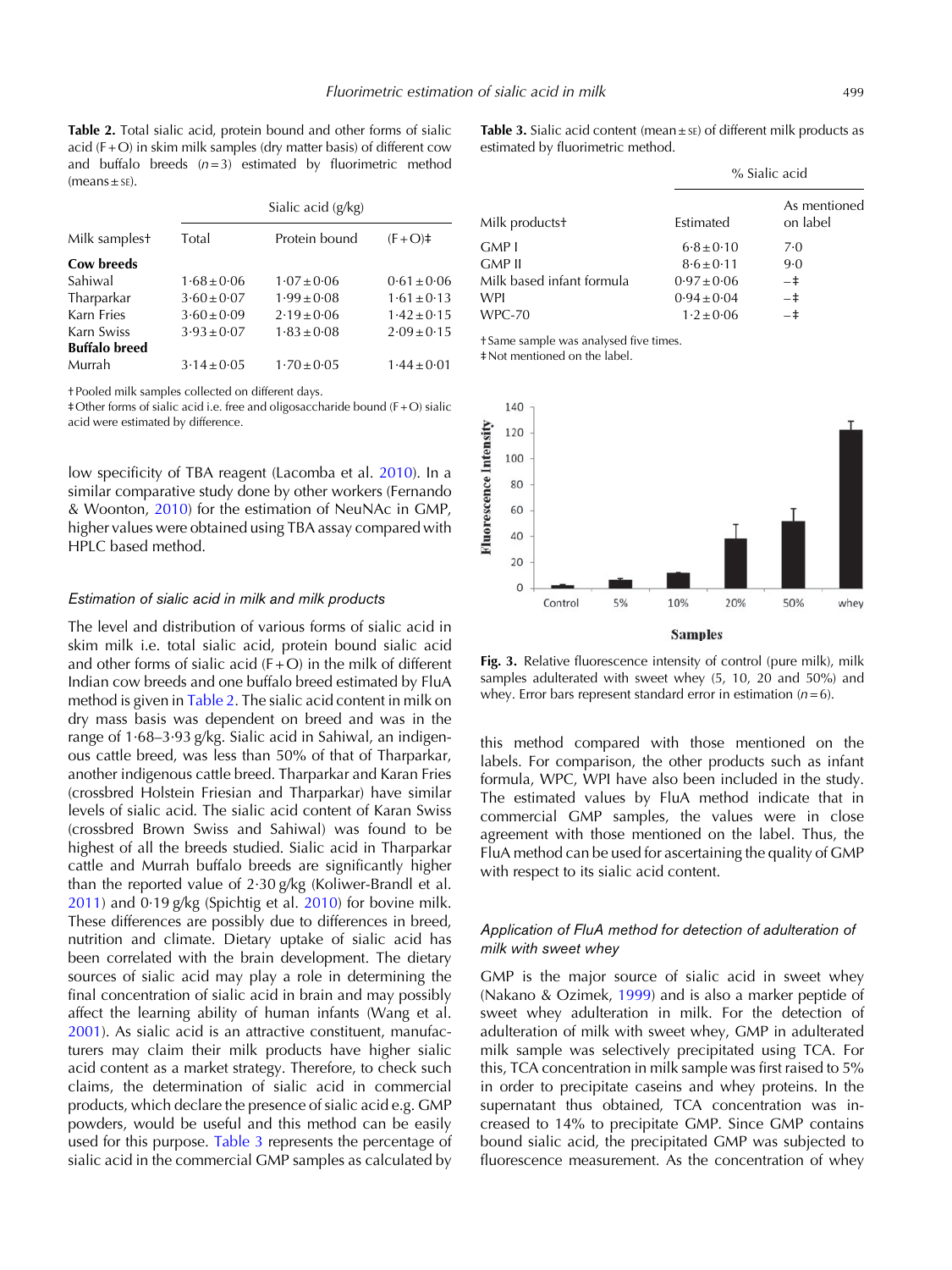<span id="page-5-0"></span>was increased in the samples, amount of GMP or sialic acid increased with corresponding increase in fluorescence intensity [\(Fig. 3\)](#page-4-0). It was observed that the control milk samples also showed low fluorescence which may be due to unreacted acetoacetanilide (Matsuno & Suzuki, 2008). The limit of detection (LOD) of the method as described by AOAC (Lynch, 2005) was found to be 5%. LOD was calculated as the blank value plus 3 times the standard deviation. Although there was increase in fluorescence with increase in the level of sweet whey in milk, the increase was not linear, probably due to partial coprecipitation of GMP with casein by TCA (Fernandez et al. 2011). We have tried different levels of TCA (3, 5 and 8%) for precipitation of milk proteins and it was found that 5% TCA was best to achieve optimum results for detection of adulteration of milk. Although 5% TCA can partially precipitate GMP, the described method can be used for detection of adulteration in milk with cheese whey qualitatively. When sialic acid in GMP is required to be measured for quality control purpose, direct FluA method described here can be used.

# **Conclusions**

The results obtained in the present study reveal that the FluA method following Hantzsch reaction can be employed for the estimation of sialic acid in milk and milk products. The method is rapid in comparison with existing methods available for the estimation of sialic acid in skim milk and milk products as it does not require prior hydrolysis. The method was further applied for the qualitative detection of sweet whey adulteration in milk and can detect presence of 5% sweet whey in milk. Since, many biological properties of GMP (cholera toxin binding, brain development etc.) have been attributed to its sialic acid content, the FluA method can also find application in ascertaining the quality of commercial GMP preparations with respect to their sialic acid content.

This work was supported by National Agricultural Innovation Project, Indian Council of Agricultural Research, India and authors sincerely acknowledge for the financial support.

## References

- Aminoff D 1961 Methods for the quantitative estimation of N-acetylneuraminic acid and their application to hydrolysates of sialomucoids. Biochemical Journal 81 384–392
- Bremer MGEG, Kemmers-Voncken AEM, Boers EAM, Frankhuizen R & Haasnoot W 2008 Enzyme-linked immunosorbent assay for the detection of rennet whey powder in milk and buttermilk powder. International Dairy Journal 18 294–302
- Chavez NA, Salinas E, Jauregui J, Palomares LA & Macias K 2008 Detection of bovine milk adulterated with cheese whey by western blot immunoassay. Food and Agricultural Immunology 19 265–272
- Cherkaoui S, Doumenc N, Tachon P, Neeser JR & Veuthey JL 1997 Development of a capillary zone electrophoresis method for caseinoglycomacropeptide determination. Journal of Chromatography A 790 195–205
- de Carvalho BMA, de Carvalho LM, Alcântra LAP & Bonomo RCF 2007 Métodos de detecção de fraude em leite por adição de soro de queijo. REDVET. Revista electrónica de Veterinaria 8 1–7
- Fernandez A, Menendez V, Riera FA & Alvarez R 2011 Caseinomacropeptide behaviour in a whey protein fractionation process based on α-lactalbumin precipitation. Journal of Dairy Research 78 196–202
- Fernando SF & Woonton BW 2010 Quantitation of N-acetylneuraminic (sialic) acid in bovine glycomacropeptide (GMP). Journal of Food Composition and Analysis 23 359–366
- Josephson R, Holloway-Thomas DJ & Warthesen J 1980 Cheese whey detection in frozen desserts. Journal of Dairy Science 63 1356–1360
- Koliwer-Brandl H, Siegert N, Umnus K, Kelm A, Tolkach A, Kulozik U, Kuballa J, Cartellieri S & Kelm S 2011 Lectin inhibition assays for the analysis of bioactive milk sialoglycoconjugates. International Dairy Journal 21 413–420
- Koning P, Elisses J & De Vries H 1966 A method for the detection of small percentages of whey powder in milk powder. Netherlands Milk and Dairy Journal 20 203-212
- Lacomba R, Salcedo J, Alegria A, Barbera R, Hueso P, Matencio E & Lagarda MJ 2011 Sialic acid (N-acetyl and N-glycolylneuraminic acid) and ganglioside in whey protein concentrates and infant formulae. International Dairy Journal 21 887–895
- Lacomba R, Salcedo J, Alegria A, Lagarda MJ, Barbera R & Matencio E 2010 Determination of sialic acid and gangliosides in biological samples and dairy products: A review. Journal of Pharmaceutical and Biomedical Analysis 51 346–357
- Lynch J 2005 Appendix E: laboratory quality assurance In Official Method of Analysis of AOAC International, (Eds W Horwitz & GW JrLatimer). Geneva, Switzerland: AOAC International
- Martin MJ, Vázquez E & Rueda R 2007 Application of a sensitive fluorometric HPLC assay to determine the sialic acid content of infant formulas. Analytical and Bioanalytical Chemistry 387 2943–2949
- Martin-Hernandez C, Munoz M, Daury C, Weymuth H, Kemmers-Voncken AEM, Corbation V, Toribio T & Bremer MGEG 2009 Immunochromatographic lateral-flow test strip for the rapid detection of added bovine rennet whey in milk and milk powder. International Dairy Journal 19 205–208
- Matsuno K & Suzuki S 2008 Simple fluorimetric method for quantification of sialic acids in glycoproteins. Analytical Biochemistry 375 53–59
- Medndham J, Denney RC, Barnes JD & Thomas MJK 2000 Vogels*'*s Textbook of Quantitative Chemical Analysis. 6th edition. New Delhi, India: Pearson Education (Singapore) Pte. Ltd.
- Nakano T, Ikawa N & Ozimek L 2007 Detection of sialylated phosphorylated k-casein glycomacropeptide electrophoresed on polyacrylamide gels and cellulose acetate strips by the thiobarbituric acid and malachite green dye reactions. Journal of Agricultural and Food Chemistry 55 2714–2726
- Nakano T & Ozimek L 1999 Determination of sialic acid by the thiobarbituric acid reaction in sweet whey and its fractions. Journal of Agriculture and Food Chemistry 47 2613–2616
- Romero EL, Pardo MF, Porro S & Alonso S 1997 Sialic acid measurement by a modified Aminoff method: a time-saving reduction in 2-thiobarbituric acid concentration. Journal of Biochemical and Biophysical Methods 35 129–134
- Saito T, Yamaji A & Itoh T 1991 A new isolation method of caseinoglycopeptide from sweet cheese whey. Journal of Dairy Science 74 2831–2837
- Salcedo J, Lacomba R, Alegria A, Barbera R, Matencio E & Lagarda MJ 2011 Comparison of spectrophotometric and HPLC methods for determining sialic acid in infant formulas. Food Chemistry 127 1905–1910
- Spichtig V, Michaud J & Austin S 2010 Determination of sialic acids in milk and milk based products. Analytical Biochemistry 405 28–40
- Sugahara K, Sugimoto K, Nomura O & Usui T 1980 Enzymatic assay of serum sialic acid. Clinica Chimica Acta 108 493–498
- Teshima S, Tamal K, Hayashi Y & Emi S 1988 New enzymatic determination of sialic acid in serum. Clinical Chemistry 34 2291–2294